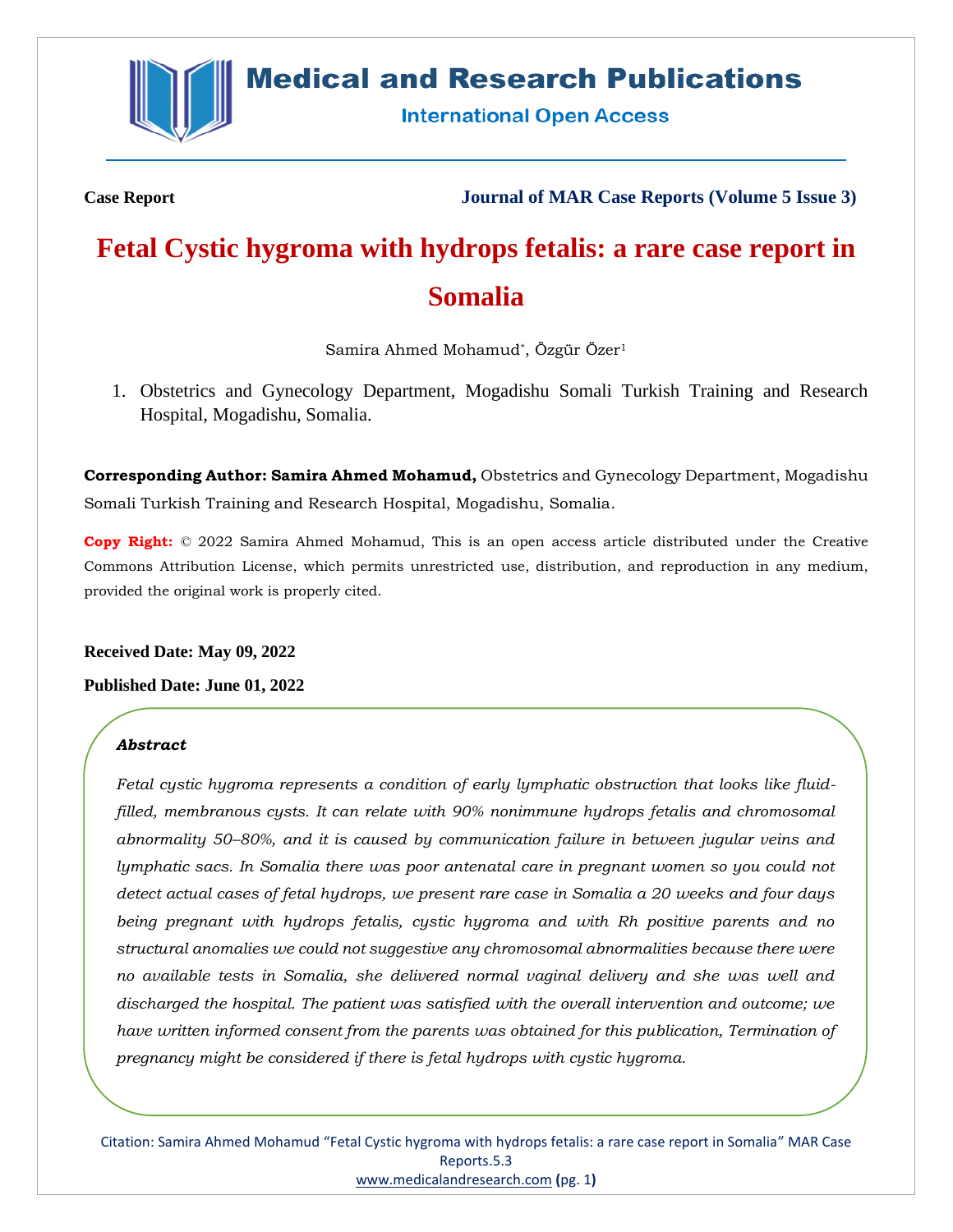#### **Introduction**

Fetal cystic hygroma is a condition of early lymphatic obstruction that looks like fluid-filled, membranous cysts, lined by true epithelium in the anterolateral or occipitocervical site. It can relate with nonimmune hydrops fetalis 90% and chromosomal abnormality 50–80%, Cystic hygroma is characterized an important marker for aneuploidy generally including trisomy's but is an extremely common in Turner syndrome [1], unfortunately in Somalia we couldn't do genetic test because of lack of instruments and facilities. Subsequently the start of ultrasonography, we were seen more cases of cystic hygroma and fetal hydrops separately, but this first case was seen cystic hygroma and fetal hydrops together. Fetal hydrops and cystic hygroma can be diagnosed in the first trimester and second trimester of gestation and it has a high mortality.

The cystic hygroma could be small in size and transient or large, multiseptated and or without septation. Hydrops fetalis is a pathological condition of the excessive fetal fluid accumulation which can express as ascites, pleural effusion, and pericardial effusion and/or generalized subcutaneous edema.

The fetal cystic hygroma caused by communication failure in between the jugular veins and the jugular lymphatic sacs that develops at 40th day of gestation. If that communication between the lymphatic and the venous system does not occur will advances a progressive peripheral lymphoedema and hydrops and finally leading to early intrauterine fetal death [2].

Fetal cystic hygroma is same with cystic lymphangioma, which is also known as a macrocytic lymphatic malformation and was first pronounced in 1828 by Redenbacher. The survival rate of fetuses with cystic hygroma is only 2-6%. The incidence of cystic hygroma is likely to be 1 case per 6000-16000 live births3.

In this study, we report fetal cystic hygroma with hydrops fetalis a rare case in Somalia at 20weeks and four days live fetus were not seen before, written informed consent from the parents was obtained for this publication.

#### **Case Report**

25 years old G1P0 A1 with 20weeks and 4 days of gestation was diagnosed prenatally during ultrasonography for the fetal with a large cystic hygroma without septation that located in the cervical area and associated with bilateral pleural effusion and ascites with a variable heart rate (Figure1).

Family history revealed no specific disease or congenital malformation. There was history of consanguineous marriage, the husband is her cousin and had abortus in the last pregnancy and Rhpositive pregnancy she doesn't has any chronic diseases. Now she is pregnant 20 weeks and four days, presented to Mogadishu Somalia Turkish Training and Research Hospital (MSTERH) the due to past history of Abortus baby.

Citation: Citation: Samira Ahmed Mohamud "Fetal Cystic hygroma with hydrops fetalis: a rare case report in Somalia" MAR Case Reports.5.3 [www.medicalandresearch.com](http://www.medicalandresearch.com/) **(**pg. 2**)**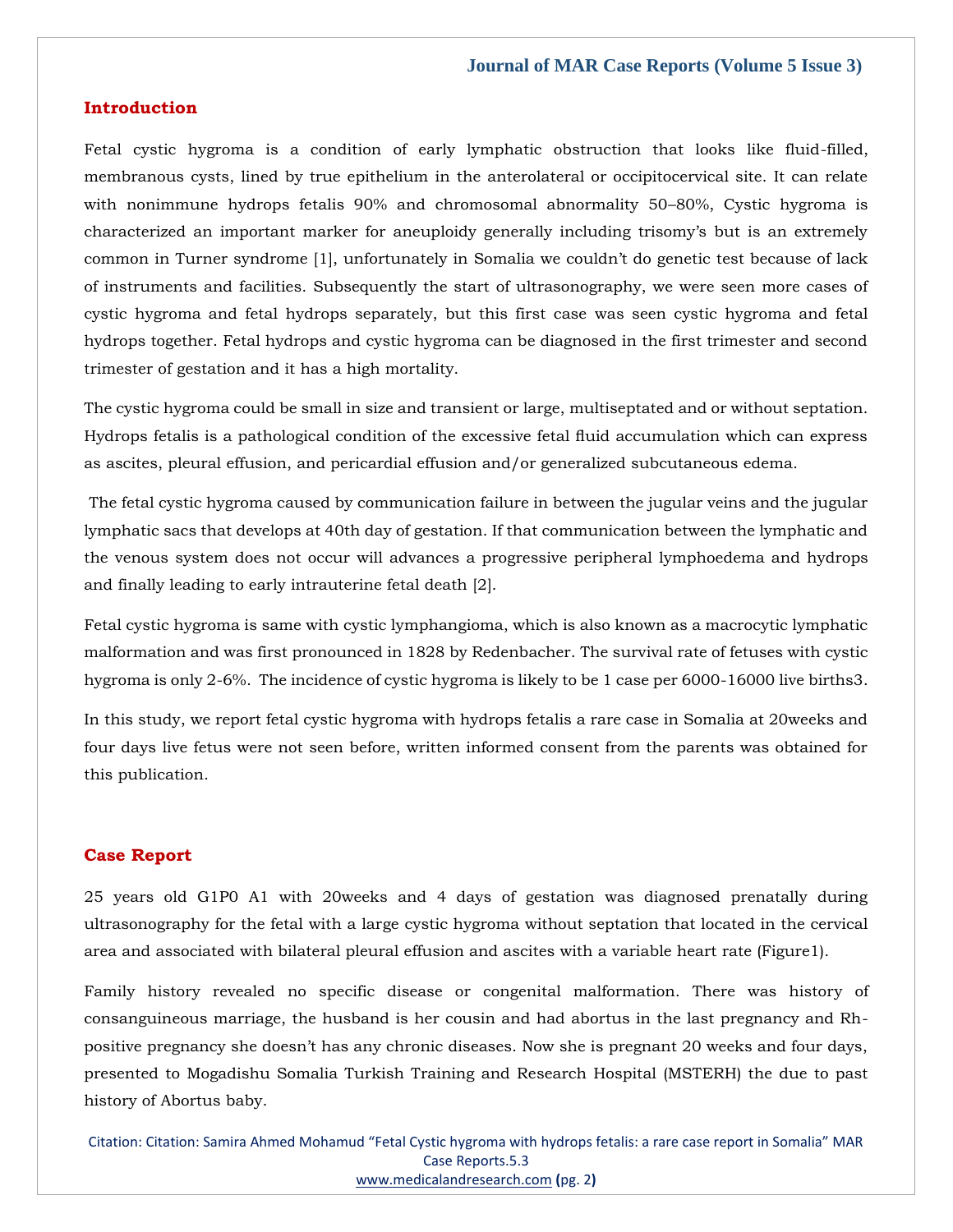# **Journal of MAR Case Reports (Volume 5 Issue 3)**

The pregnancy was terminated with the consent of the parents after explaining about the situation and poor outcome of pregnancy. The pregnancy was terminated after induction with misoprostol tablets with a maximum dose of 1200 mcg and delivered normal. Examination of fetus exposed a cystic structure extending posterolateral along the neck and it was also associated with ascites and fetal edema (Figure2) and the placenta was looked little bit large with edematous (Figure3), we were discharged.



**Figure 1:** USG showing cystic hygroma without septate hygroma.



**Figure 2:** Death fetus with ruptured cystic hygroma with hydrops fetalis

Citation: Citation: Samira Ahmed Mohamud "Fetal Cystic hygroma with hydrops fetalis: a rare case report in Somalia" MAR Case Reports.5.3 [www.medicalandresearch.com](http://www.medicalandresearch.com/) **(**pg. 3**)**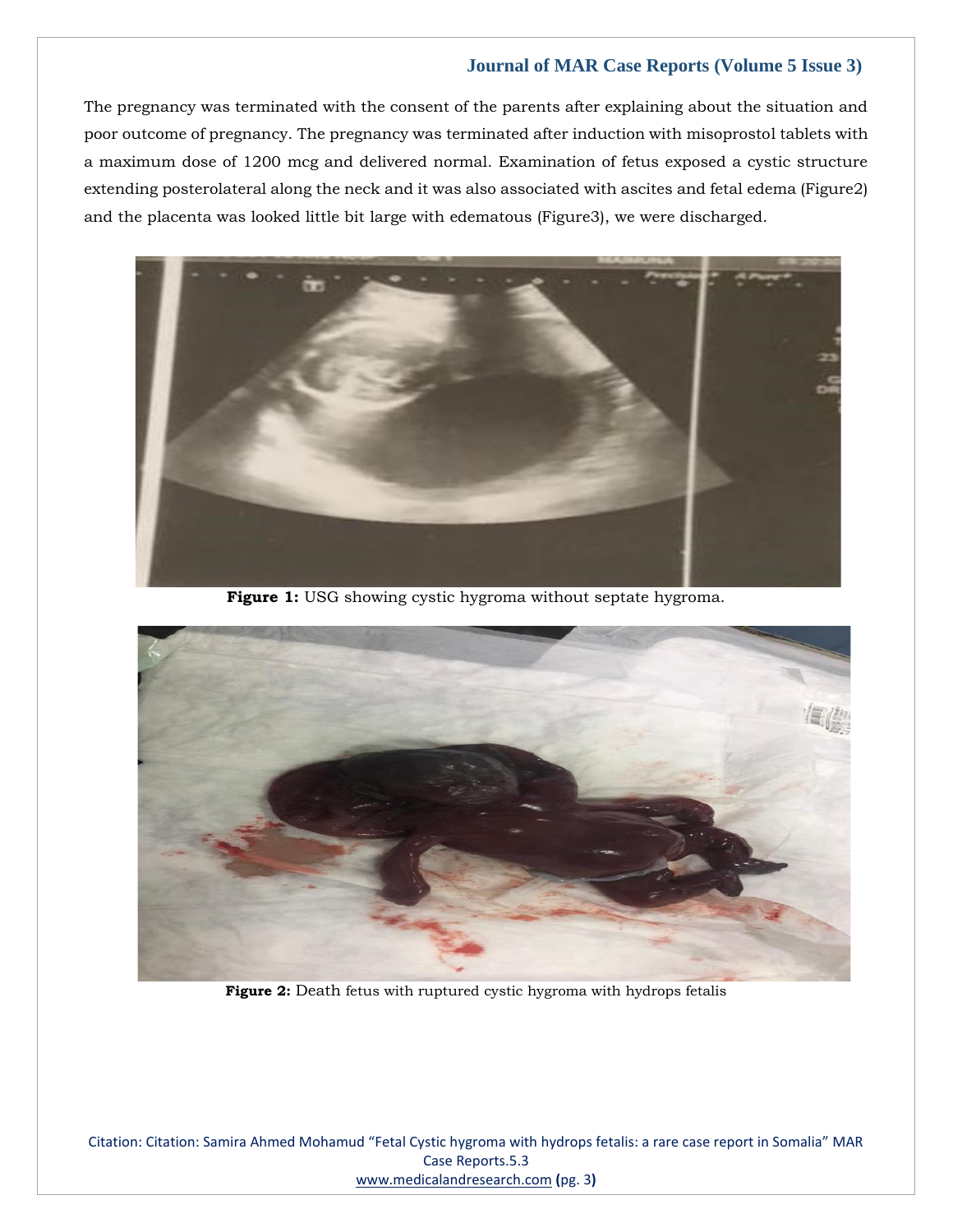

**Figure 3:** Large Edematous placenta with hydrops fetal.

# **Discussion**

Hydrops fetalis refers to fluid accumulation in serous cavities and/or edema of smooth tissues withinside the fetus. It is characterized as nonimmune if there no indication of a feto-maternal blood organization incompatibility [4].

Fetal cystic hygroma is group of disorders that initiated from lymphatic obstructions, and it could congenital or develop at any time during a person's life. Almost all fetuses with cystic hygroma and hydrops die antenatally [5]. Fetal cystic hygroma is fluid filled mass with thin wall in occipitocervical area and the fetus can progress to hydrops and ultimately fetal death.

They are characterized by single or multiple congenital cysts of the lymphatic system most commonly found within the soft tissues of the neck [6]. the 80% cystic hygroma occurs in the neck that is called nuchal cystic hygroma. Other locations are axilla and 10% of cases in the mediastinum and only 1% confined to the chest.

Congenital cystic hygromas can resolve to webbed neck, edema, and low posterior hairline. In other instances, the hygroma can progress in size to become larger than the fetus. Cystic hygroma is powerfully associated with Turner's syndrome (predominantly a 45 XO karyotype), trisomy 21 (Down syndrome), trisomy 18 (Edwards syndrome), and 45 X / 46 XY (Noonan syndrome). Fetal cystic hygroma associated with NIHF has a high incidence of aneuploidy, particularly Turner syndrome or trisomy 21. About 30 to 70% of fetuses with cystic hygroma have chromosomal abnormalities [7]. So Genetic counseling are required to exclude chromosomal abnormality or not, unfortunately we don't have any genetic testing or counseling.

Citation: Citation: Samira Ahmed Mohamud "Fetal Cystic hygroma with hydrops fetalis: a rare case report in Somalia" MAR Case Reports.5.3 [www.medicalandresearch.com](http://www.medicalandresearch.com/) **(**pg. 4**)**